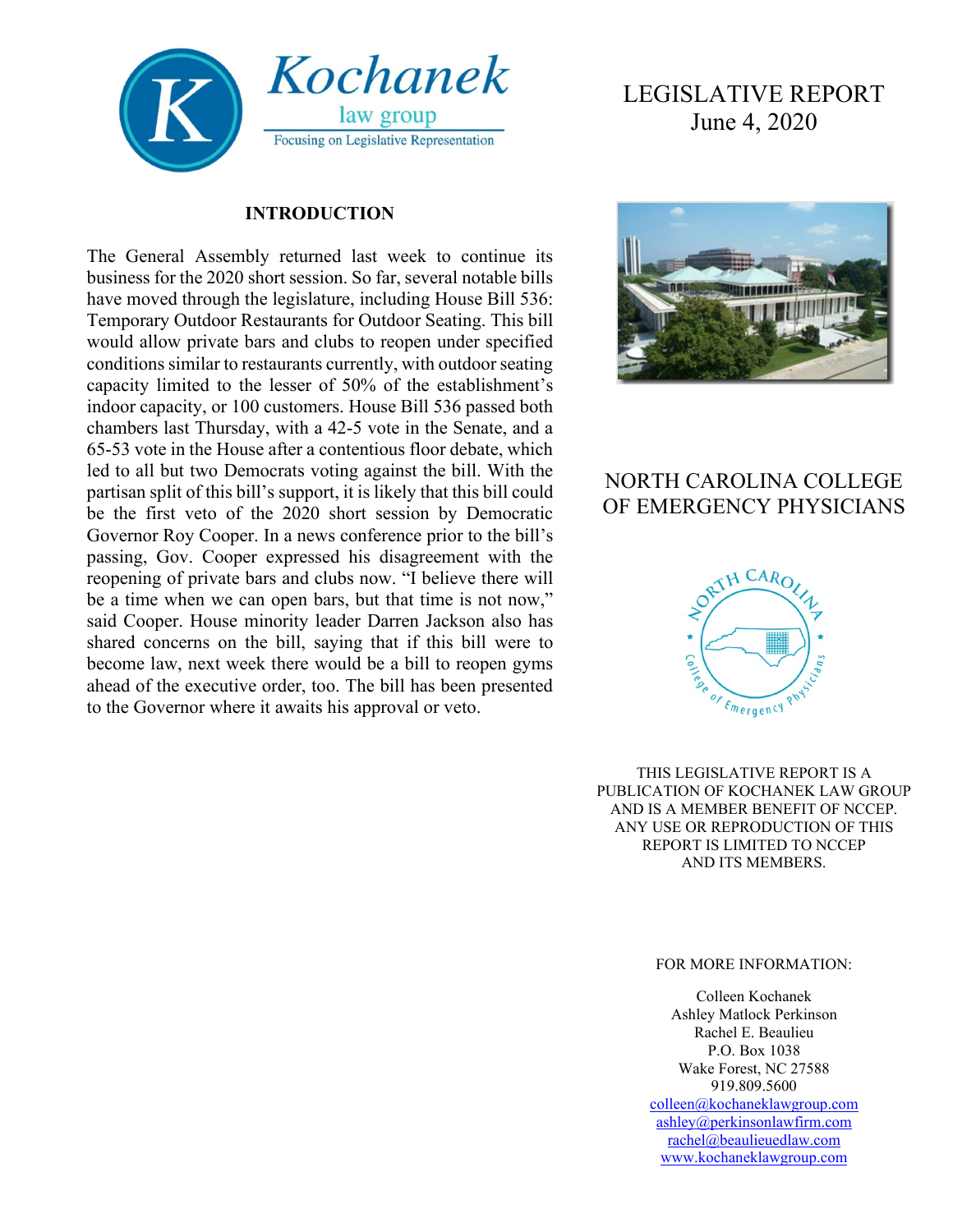### **BILLS OF INTEREST**

HOUSE BILL 1169, Bipartisan Elections Act of 2020. This bill to make various changes to the laws related to elections and appropriate funds to the State Board of Elections in response to the coronavirus pandemic was filed on May 22, 2020. The bill was already heard and amended by the House Elections Law and Ethics Committee and the House Rules Committee and on the House floor. The bill as amended would:

- for the 2020 general election, allow for one witness for the casting of absentee ballots, provide flexibility in the filling of positions for precinct officials, provide for voter assistance by individuals working as part of multi-partisan teams, and allow for completed absentee request forms to be e-mailed or faxed to county boards of elections;
- require the Department of Health and Human Services (DHHS) and the State Board of Elections to develop guidance on how to safely allow multi-partisan teams to assist registered voters within a congregate living situation during the 2020 elections;
- require applications for absentee ballots to have a bar code allowing the county board of elections and the voter to track a voted ballot following its return to the county board;
- provide an additional two weeks for county boards of elections to approve applications for absentee ballots;
- clarify that voters may call the State Board or a county board of elections and request a blank absentee ballot request form be sent to the voter by mail, e-mail, or fax;
- provide that the State Board or its Executive Director cannot deliver absentee ballots to a voter who did not submit a valid request form or order an election using all mail-in absentee ballots;
- require the State Board to create an online portal for voters to submit online requests for absentee ballots by September 1, 2020;
- create a Class I felony for any member serving on or employed by the State Board or a county board of elections to knowingly send or deliver an unrequested absentee ballot.
- allow for special identification cards for nonoperators issued by the Division of Motor Vehicles (DMV) to be renewed online.
- allow for government-issued public assistance cards to be accepted for photo identification for voting identification; and
- appropriate funds to the State Board of Elections to respond to COVID-19.

### **The bill as amended was approved by the full House and will next be considered by the Senate Rules Committee.**

HOUSE BILL 1175, 2020 Safe Drinking Water Act, would require the Commission for Public Health to: (1) establish maximum contaminant levels (MCLs) for probable or known carcinogens and other toxic chemicals that are likely to pose a substantial hazard to public health; and (2) review each year the latest peer-reviewed science and independent or government agency studies and undertake additional rule making, as necessary to establish or revise MCLs. The bill also would provide \$6 million to the Department of Health and Human Services to carry out these requirements. **Introduced by Representatives Clemmons, Meyer, Reives, and Batch and referred to the House Rules Committee.**

HOUSE BILL 1176, COVID-19/Create Temp. Jobs Statewide/Funds, would establish the Pandemic Safety and Temporary Jobs Fund to provide funding for the immediate creation of timelimited employment opportunities at public entities across North Carolina that will fund the hiring of employees whose services are substantially dedicated to mitigating or responding to the pandemic. The bill would provide \$500 million from the Fund to the Office of State Budget and Management (OSBM), and direct OSBM to allocate the funds as grants to specified public entities.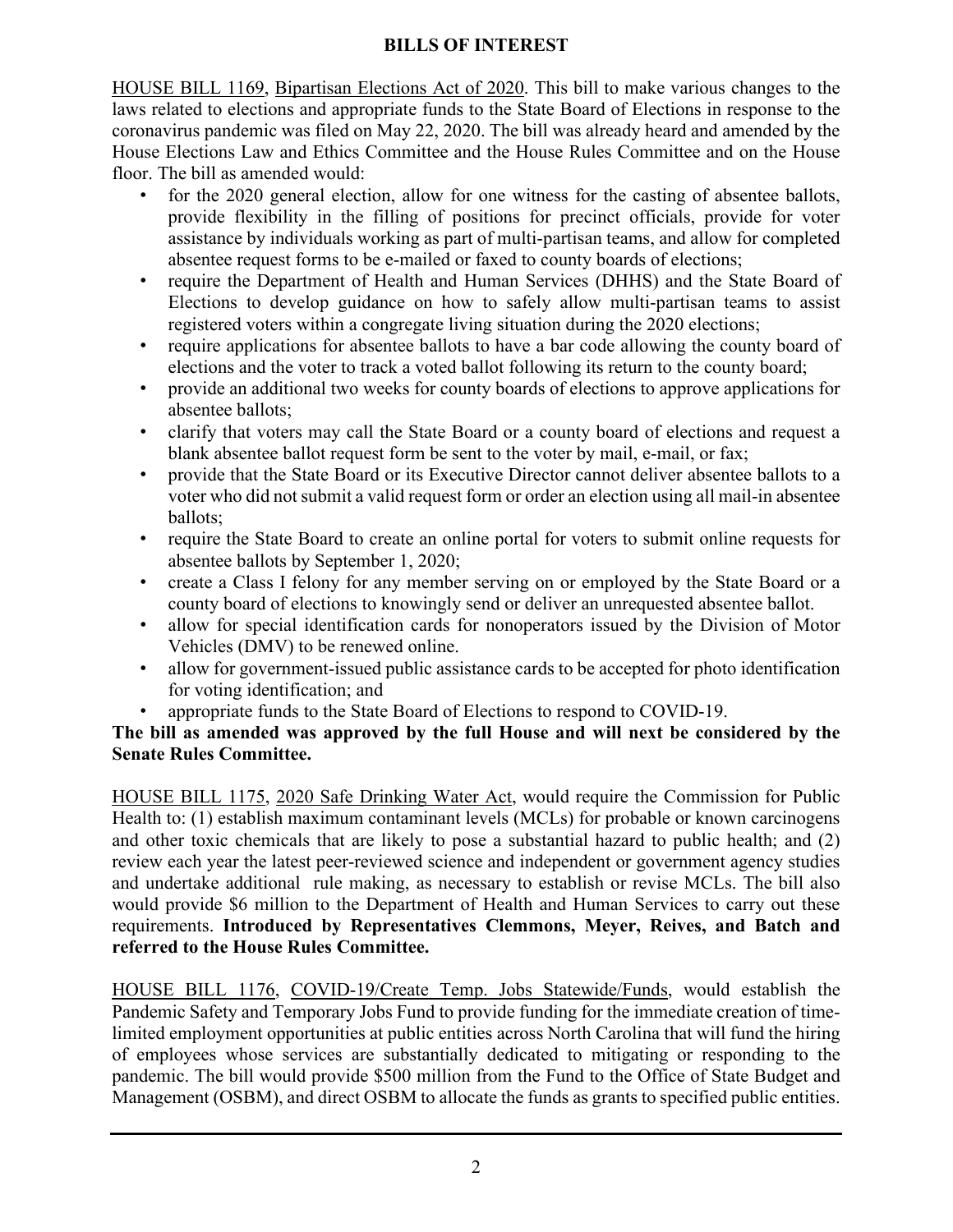The grants would: (1) create jobs with compensation of at least \$25,000 a year for a time-limited period of 6-12 months with rate of pay at 80% of the average pay for the employer's same or similar jobs for full-time employees; (2) be available all 100 counties; (3) prioritize the unemployed or underemployed; (4) not displace or supplant current employees; and (5) create up to 20,000 participant jobs. **Introduced by Representatives Garrison and Willingham and referred to the House Rules Committee.**

HOUSE BILL 1184, Ensure Safer Voting for 2020 Elections, would make various changes to the laws pertaining to the 2020 General Election in response to the COVID-19 pandemic to: (1) extend the application deadline for voter registrations to 14 days before the election; (2) expand the options for submitting absentee ballot request forms to also allow requests by phone, fax, digitally through an online portal, or e-mail, in addition to in person, mail, or designated delivery service; (3) require all registered voters in this State to receive by mail a request form for an absentee ballot; (4) provide for flexibility in the certification requirement for absentee ballots; (5) require prepaid postage for voted absentee ballots; (6) direct the State Board of Elections to take all reasonable steps to cure an absentee ballot that is incomplete or illegible, when possible; (7) require contactless drop boxes and flexibility in early voting hours; (8) establish the 2020 election day as a paid state holiday; (9) prohibit the photo ID requirement for 2020 general election; and (10) allow voters to request curbside or drive-through voting. **Introduced by Representatives Morey, Hawkins, Autry, and Butler and referred to the House Rules Committee.**

HOUSE BILL 1191, ECU Brody School of Medicine Funds, would appropriate \$15 million for the planning of a new Brody School of Medicine at ECU. The bill also states legislative intent to transfer an additional \$13 million for the 2021-22 fiscal year for the construction of a new Brody School of Medicine at ECU, with the amount authorized for the project set at \$215 million. To receive the allocation, there must be an agreement between UNC or ECU and the primary affiliated teaching hospital for the Brody School that requires at least 45% of the members of the Board of Trustees of the primary affiliated teaching hospital to be appointed by the UNC Board of Governors. **Introduced by Reps. P. Jones, Moore, Bell and Humphrey and referred to the House Appropriations Committee.**

HOUSE BILL 1196, Funds/COVID-19 Tests & PPE for Congregate Lvg, would:

- require owners, managers and operators of congregate living settings to require all staff working on the same premises as residents to undergo COVID-19 testing at least once a week;
- define congregate living setting to include nursing homes and other residential care facilities, other than correctional facilities, designated as such by the Division of Health Service Regulation (DHSR);
- require DHSR to enforce the requirements and distribute sufficient tests and personal protective equipment, within available appropriations, to conduct weekly testing;
- appropriate \$12 million from the Coronavirus Relief Fund to DHSR to purchase and distribute specified COVID-19 testing and personal protective equipment free of charge to each applicable congregate living setting; and
- sunset the provisions on the date the Governor rescinds Executive Order No. 116.

**Introduced by Reps. Richardson, Morey, Holley and Autry and referred to the House Appropriations Committee.**

HOUSE BILL 1197, Appropriate HAVA & CARES Funds/2020 Elections, would provide almost \$11.7 million from federal Help America Vote Act (HAVA) funds and over \$2.3 million from the State General Fund to the State Board of Elections to: (1) enhance and upgrade voting equipment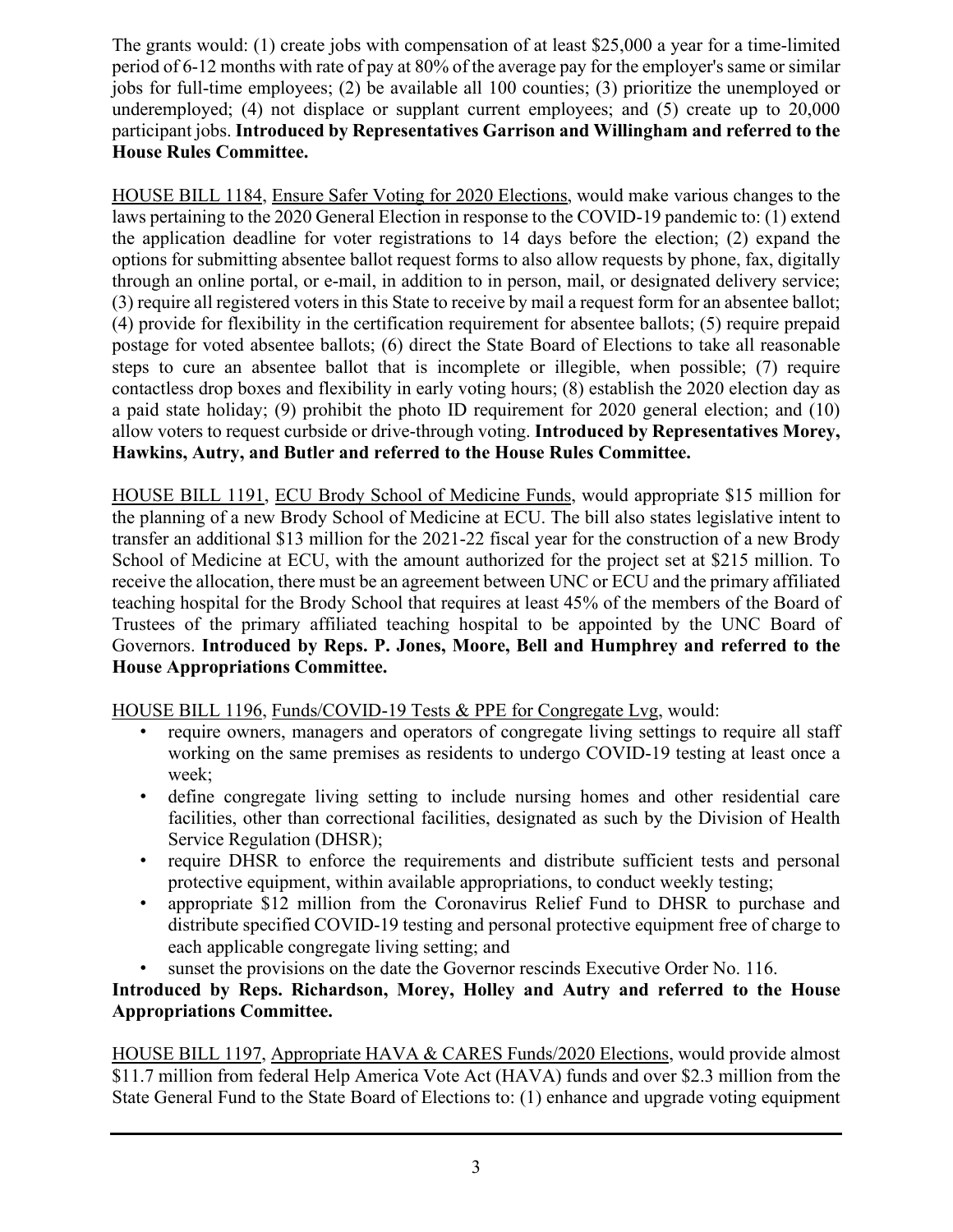and election auditing; (2) improve the voter registration system and management; (3) protect against cyber vulnerabilities; (4) provide training and communication; and (5) assist with providing personal protective equipment (PPE) and hiring temporary staff to process an increase in absentee ballot demands. The bill would also provide almost \$11 million from CARES Act funds and over \$2.1 million in State funds to the SBOE to: (1) increase the ability of voters to vote by mail or absentee ballot; (2) expand early voting and online voter registration; and (3) improve the safety of in-person voting by providing PPE and additional voting facilities and hiring additional poll workers. The SBOE would report on the use of these funds as specified by no later than February 28, 2021. **Introduced by Representatives Morey, Alston, Butler, and Insko and referred to the House Rules Committee.**

HOUSE BILL 1202, NCGA Transparency and Accessibility Act, would create a 15-member North Carolina General Assembly Technology Task Force to investigate the current status of information technology operations at the North Carolina General Assembly and ways to ensure the General Assembly runs seamlessly, whether under normal or exceptional circumstances such as a pandemic or weather-related event, and meaningful public participation for individuals with disabilities and those with limited connectivity. The Task Force would:

- study: (1) how other states have implemented meaningful public participation for individuals with disabilities and those with limited connectivity; (2) technology, including hardware and software, telephony, and other prerequisite infrastructure to enable legislators and staff to work efficiently and effectively, whether present on the Legislative Campus, teleworking, or some combination thereof; and (3) any other issues the Task Force deems relevant to its work;
- develop a five-year plan for the installation, deployment, and testing of all recommended technology, including cost estimates for implementation of the plan; and
- report its findings and recommendations to the Legislative Services Commission prior to the convening of the 2021 General Assembly

The bill would provide \$75,000 to the General Assembly to plan and deploy a one-year trial of closed captioning of legislative proceedings. **Introduced by Representatives Ball, John, and Lofton and referred to the House Appropriations Committee.**

HOUSE BILL 1204, Funds for Statewide Telepsychiatry Program, would appropriate \$3,423,000 to the Department of Health and Human Services, Office of Rural Health to be allocated to the ECU Center for Telepsychiatry and e-Behavioral Health for the 2020-21 fiscal year, for the statewide telepsychiatry program, NC-STeP. The bill would require \$3,243,000 to be allocated equally among 12 new NC-STeP program sites and \$180,000 to be used for operational expenses. **Introduced by Representatives P. Jones, Baker and Hanig and referred to the House Appropriations Committee.**

HOUSE BILL 1209, Permit Req'd/Assault Weapon & Long Gun, would require a permit for the purchase of an assault weapon or a long gun. The bill would:

- define an *assault weapon* as: (1) any selective-fire firearm capable of semiautomatic or burst fire at the option of the user; (2) 37 specified semiautomatic firearms; (3) 49 specified semiautomatic centerfire rifles, or copies or duplicates with the capabilities of the rifles; (4) 22 specified semiautomatic centerfire pistols, or copies or duplicates with the capabilities of the pistols; (5) all IZHMASH Saiga 12 shotguns or copies or duplicates with the capabilities of the shotguns; and (6) all semiautomatic firearms that meet any of the eight specified criteria;
- define a *long gun* as a shotgun or rifle that is not considered an antique firearm or assault weapon; and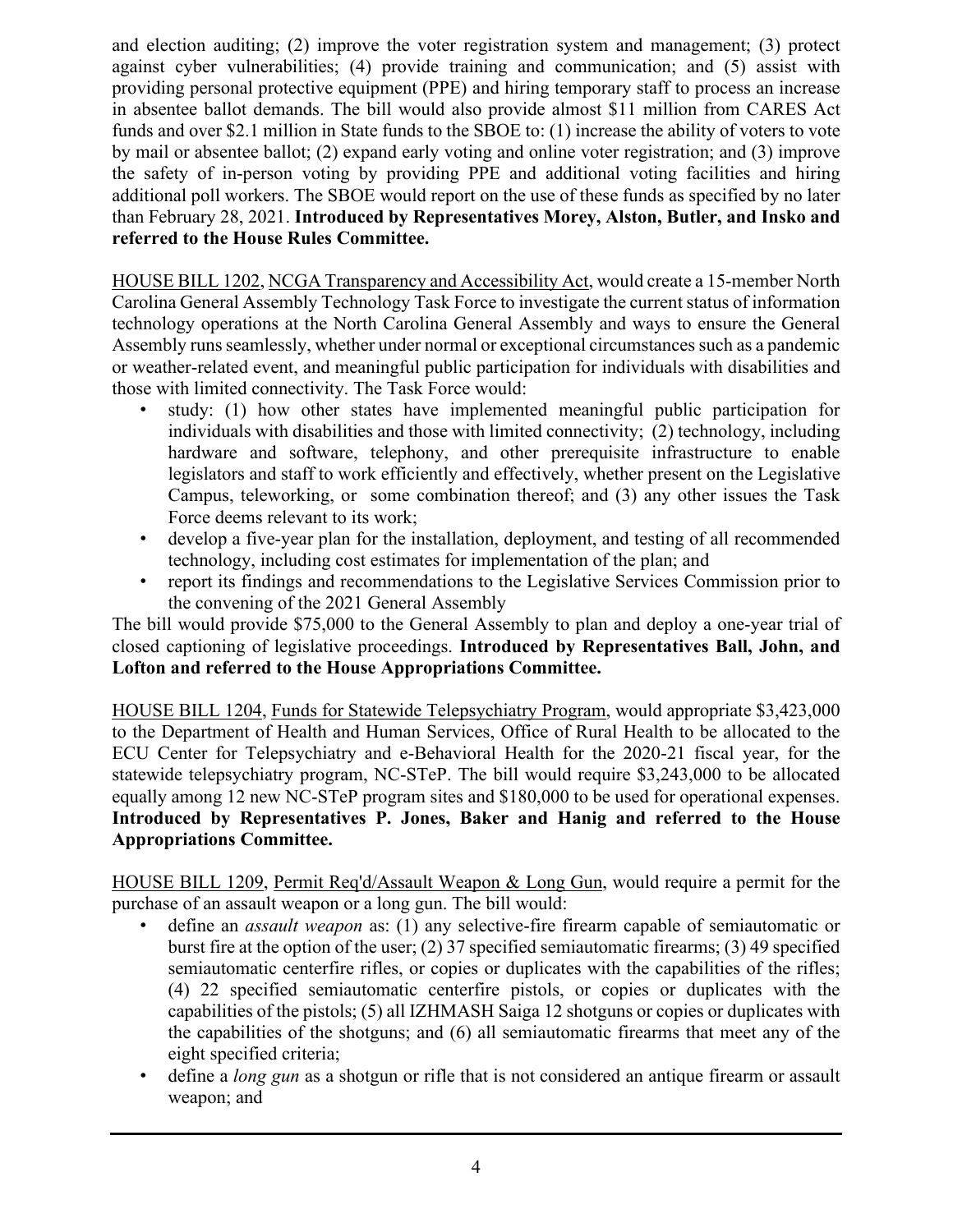• provide \$10,000 to the Department of Public Safety to assist sheriffs in implementing these provisions.

### **Introduced by Representatives Clark, Morey, and Harrison and referred to the House Rules Committee.**

HOUSE BILL 1214, Department of Health and Human Services Revisions, would:

- change the definition of developmental disability to include a severe, chronic disability of a person that is attributable to a mental or physical impairment or combination of mental and physical impairments;
- require the DHHS Secretary to adopt a co-payment schedule for behavioral health services, intellectual and developmental disabilities services, and substance abuse disorder services based on the Medicaid co-payments for the services, to be used by LMEs and the specified contractual provider agencies;
- specify that an appeal of a good cause waiver regarding licensure of facilities for the mentally ill, developmentally disabled, and substance abusers must be filed as a contested case under administrative hearings rules;
- authorize the Secretary to certify a licensed clinical mental health counselor to perform first examinations for involuntary commitment;
- allow for the use of telehealth equipment and procedures to conduct the first examination regarding involuntary commitment;
- direct the Secretary to convene a work group to evaluate the Brain Injury Advisory Council;
- authorize the Secretary to adjust the base budget allocations relative to single stream funding for LME/MCOs, beginning with the 2020-21 fiscal year;
- require DHHS to ensure that LME/MCOs use out-of-network agreements with single providers of behavioral health or intellectual and developmental disability services to ensure access to care required by federal law, effective until tailored plan coverage begins;
- require LME/MCOs to use out-of-network agreements when an enrollee is a foster child or independent foster care adolescent and receiving services from a provider that does not have a comprehensive provider contract with the LME/MCO;
- require LME/MCOs to use out-of-network agreements rather than a comprehensive provider contract when certain conditions are met; and
- appropriate \$17,696 in nonrecurring funds to support the Council on Developmental Disabilities.

### **Introduced by Representative Dobson and referred to the House Health Committee.**

HOUSE BILL 1219, Collaboratory Funds/COVID-19 Economic Impacts, would provide \$10 million from the Coronavirus Relief Fund to the University of North Carolina at Chapel Hill for the North Carolina Policy Collaboratory. The funds would be used to carry out a statewide testing, tracking, and tracing initiative for COVID-19 to provide the necessary data for businesses across North Carolina to safely reopen and remain open in a manner that facilitates economic activity while, at the same time, protects the public health of the employees and customers of businesses in the State. The Collaboratory would:

- create an internet-based portal for businesses based in North Carolina with an interest in utilizing testing, tracking, and tracing initiatives to sign up as candidates for participation in the program;
- select a geographically balanced representation of businesses based on the economic tier of the county in which they operate and the State's economic opportunity zones;
- select a diverse sampling of businesses based on their sector including, agriculture, manufacturing, restaurants, lodging, retail, and entertainment;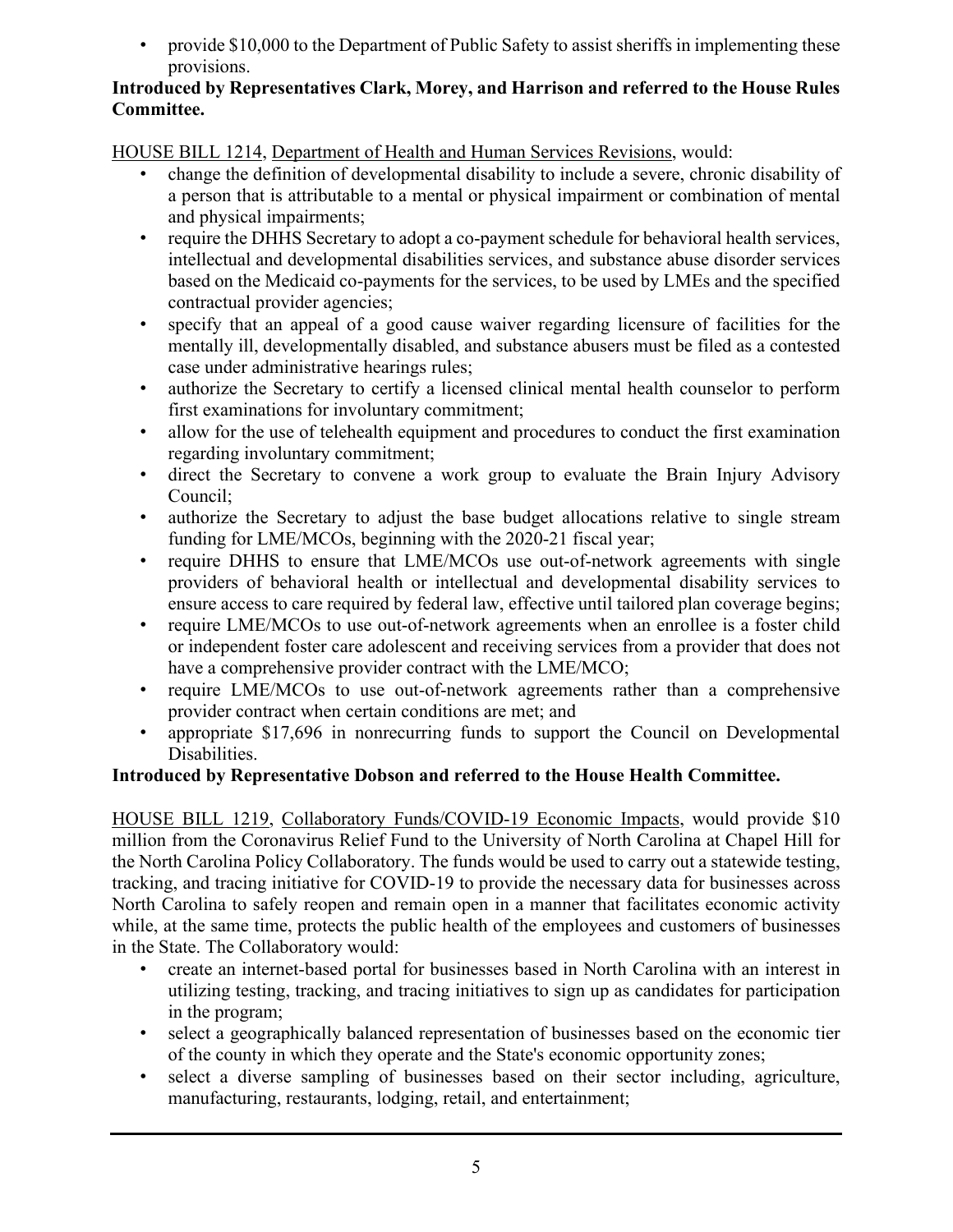- select technologies to be deployed in businesses to carry out an effective testing, tracking, and tracing program;
- collect, synthesize, analyze, visualize, and report data to show the efficacy of public health best practices in conjunction with businesses remaining open;
- engage in any other research or activity related to monitoring, assessing, or addressing the public health and economic impacts of COVID-19; and
- report on the progress of the use of the funds to the Joint Legislative Oversight Committee on Health and Human Services by no later than September 1, 2020.

### **Introduced by Representatives P. Jones and Baker and referred to the House Health Committee.**

HOUSE BILL 1228, Satellite Broadband Grants, would establish a Satellite-Based Broadband Grant Fund at the Department of Information Technology to encourage the expansion of satellitebased broadband service to unserved portions of the State. **Introduced by Representatives Saine, B. Jones, Wray, and Szoka and referred to the House Appropriations Committee.**

HOUSE BILL 1229, UI Program Integrity/Temp. ABAWD Time Waivers, would provide \$2 million to the Department of Commerce, Division of Employment Security (DES), to contract with the Government Data Analytics Center to: (1) enhance existing unemployment insurance (UI) fraud and compliance alerting capability to prevent and detect cybersecurity attacks on DES information technology assets and resources during the pandemic; (2) provide DES with COVID-19 related program fraud detection analytics and information reporting; (3) provide pandemic UI assistance documentation analysis; and (4) develop modeling for economic impact and recovery analysis. The bill also would allow the NC DHHS to seek a temporary waiver from the US Department of Agriculture for time limits established by federal law for able-bodied adults without dependents participating in the Food and Nutrition Services Program in this State, and provide \$25,000 to the Division of Social Services to cover increased administrative costs for the Food and Nutrition Services Program. **Introduced by Representatives Howard, Wray, and Saine and referred to the House Appropriations Committee.**

SENATE BILL 834, Close the Medicaid Coverage Gap/Funds, would: (1) repeal the statute that prohibits any State entity from expanding Medicaid eligibility; (2) provide criteria for those individuals who are considered part of the Medicaid coverage gap and eligible for Medicaid benefits through an Alternative Benefit Plan established by the Department of Health and Human Services; and (3) provide \$100,000 to the Department of Health and Human Services, Division of Health Benefits, for planning and preparation related to implementation of the Medicaid coverage. This is a modified version of Medicaid Expansion. **Introduced by Senators Robinson, Foushee, and Blue and referred to the Senate Rules Committee.**

SENATE BILL 837, PFAS Contamination Mitigation Measures, would direct the Department of Environmental Quality to implement measures to prevent and address contamination from the discharge of PFAS in the State in order to protect public health and study various issues related to PFAS. In addition, the bill would provide to the Department \$5 million for the Bernard Allen Drinking Water Fund to fund drinking water treatment systems for individuals, businesses, and community water systems with covered wells and \$1 million to develop a strategy to address persistent toxic chemicals in the State's environment. **Introduced by Representatives Harrison, Butler, Hunt, and Clark and referred to the House Environment Committee.**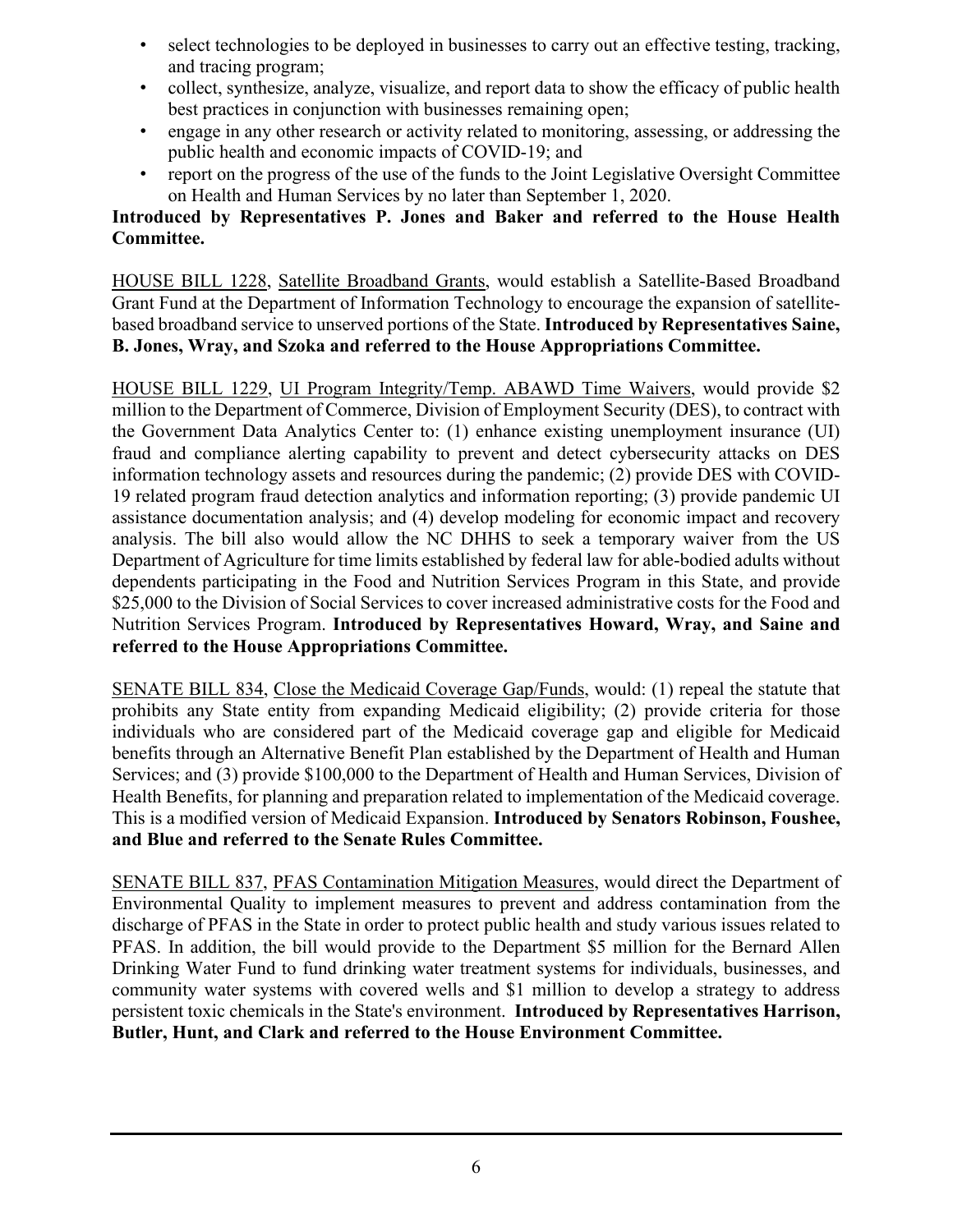SENATE BILL 839, PPE & Hazard Pay for Public School Employees, would provide to the Department of Public Instruction \$75 million to provide surgical and respiratory masks and gloves, which meet the federal standards and guidelines from the Centers for Disease Control and Prevention, for all identified public school employees; and \$70 million to provide a temporary salary supplement of \$5.00 per hour for all identified public school employees. *Identified public school employees* would include employees of the public schools, including teachers, instructional support personnel, principals, assistant principals, and noncertified personnel, except for central office employees. **Introduced by Senators Mohammed, Van Duyn, and Peterson and referred to the Senate Appropriations Committee.**

SENATE BILL 840, Allow Clerks to Hear Traffic Cases Virtually, would direct the Administrative Office of the Courts, in consultation with the North Carolina Conference of Clerks of Superior Court, to: (1) identify traffic offenses over which clerks of superior court may be given authority to preside; (2) grant authority to clerks of superior court to hold in-person and remote hearings involving the identified traffic offenses; and (3) provide software, laptops, and any other technological need to clerks of superior court to preside over remote proceedings in a manner that ensures the validity and integrity of the proceedings. The bill would provide \$50,000 to the Administrative Office of the Courts to implement these requirements. **Introduced by Senators Garrett and Robinson and referred to the Senate Rules Committee.**

SENATE BILL 843, Waive Road Test/DMV Expand Office Hours, would direct the Division of Motor Vehicles (DMV) to waive the requirement that an applicant pass a road test in order to obtain a Level 2 limited provisional license, if the applicant meets all other requirements to obtain the license. A Level 2 limited provisional license holder who receives the waiver would have to pass a road test administered by the DMV in order to obtain a Level 3 full provisional license. The bill also would provide \$200,000 to the DMV to establish and implement a pilot program to increase the operating hours of targeted, high-volume DMV offices to accommodate increased demands following closures and delays due to the COVID-19 crisis. **Introduced by Senators Brown, McInnis, and Perry and referred to the Senate Transportation Committee.**

SENATE BILL 846, Enact Naturopathic Doctors Licensure Act, would create licensure and education requirements for naturopathic doctors. Specifically, the bill would:

- prohibit a person from practicing as a naturopathic physician without a state license;
- define naturopathic medicine as a system of natural health care that employs diagnosis and treatment using natural therapies and diagnostic techniques and establish techniques that may and may not be used by naturopathic physicians;
- make violations a Class 1 misdemeanor;
- establish the NC Naturopathic Doctors Licensing Board (Board), with seven members (three appointed by the Governor and two each upon recommendation of the Speaker of the House of Representatives and the President Pro Tem. of the Senate, with each member having to come from specified groups) to be appointed by January 1, 2021;
- create a six-member Naturopathic Doctors Formulary Council to recommend to the Board, on an ongoing basis, a formulary for naturopathic doctors to use in practice.
- clarify that the practice of naturopathic medicine by a licensed naturopathic doctor does not constitute the practice of medicine or surgery; and
- authorize the Board to adopt rules to implement the provisions of this act.

### **Introduced by Senators Krawiec, Burgin and Newton and referred to the Senate Rules Committee.**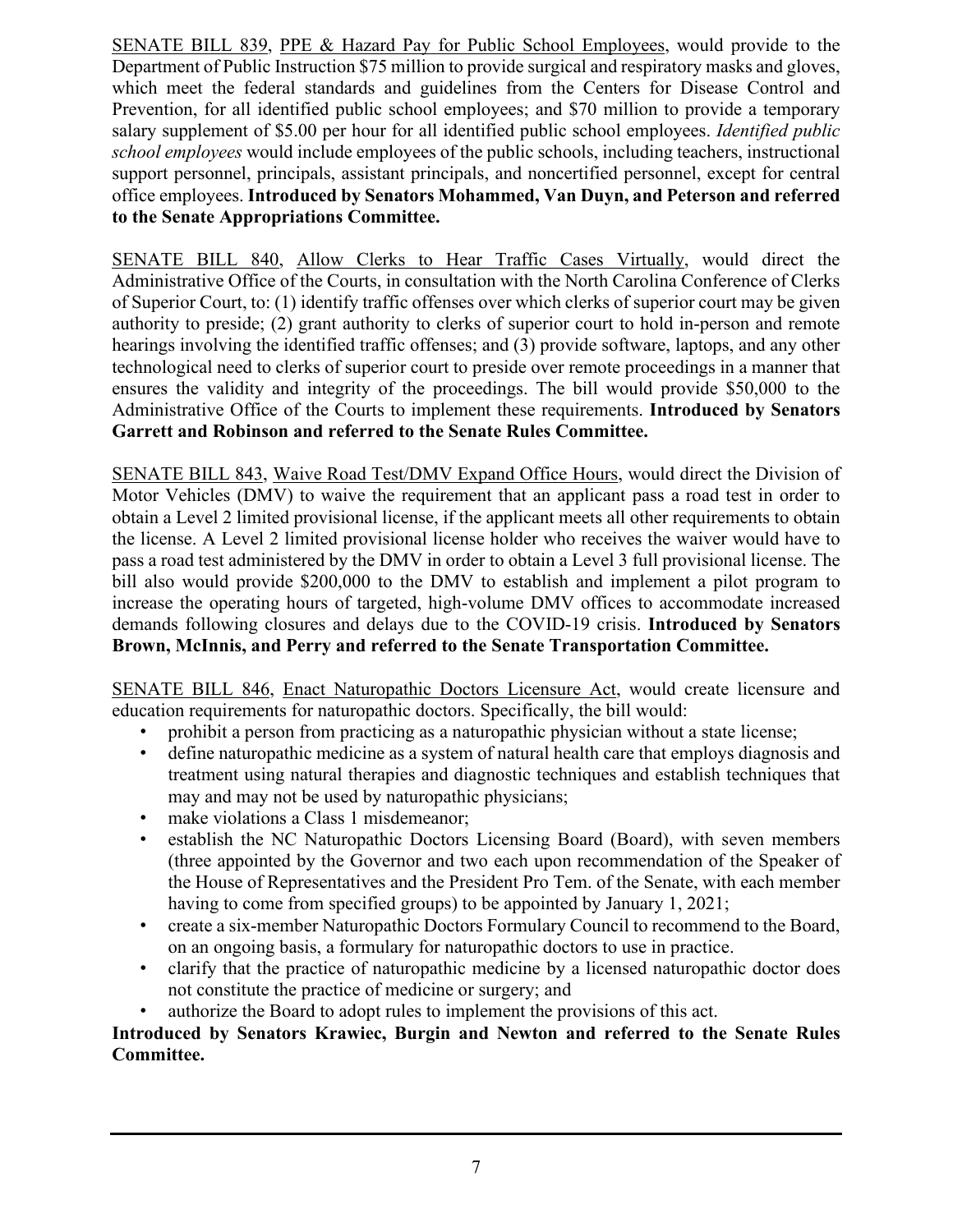SENATE BILL 861, Election Protection During COVID-19 Emergency, would seek to provide various forms of relief and flexibility to ensure proper safety for elections held in 2020 in response to the COVID-19 emergency and provide funding to the State Board of Elections to respond to the COVID-19 emergency for the 2020 federal election cycle. **Introduced by Senators Marcus, Chaudhuri, and Foushee and has not yet been assigned to a Senate committee.**

### **BILL UPDATES**

HOUSE BILL 471, Exempt Direct Primary Care from DOI Regs, was heard in the Senate Health Care Committee, where a new version was approved. The new version would exclude medical direct primary care from regulation by the Department of Insurance. The bill would define medical direct primary care agreement to mean a contract in which the primary care provider agrees to provide services to an individual patient for a specified fee and specified period of time, without billing third parties or billing on a fee-for-service basis. It would explicitly state that primary care providers and their agents are not required to be licensed or certified under NC Insurance Law with regards to medical direct primary care agreements. The bill would establish seven requirements of medical direct primary care agreements, including that the agreement be in writing, signed by the parties or their representatives, allow termination without notice by either party, specify the periodic fee and duration of the agreement, specify any automatic renewal periods, specify the primary care services included and covered and prominently state that the agreement is not health insurance. **The bill as amended was approved by the Senate Health Care Committee and will next be considered by the Senate Rules Committee.**

HOUSE BILL 536, Temp Outdoor Restaurants for Outdoor Seating, was amended on the Senate floor to authorize any private club or private bar, any winery issued a fortified or unfortified wine permit, or any distillery issued a distillery permit, to open and serve alcohol for on-premises consumption, if specific requirements and limitations are met. These would include that: (1) the establishment was in existence on March 10, 2020, is properly licensed and permitted, and holds all necessary State and local regulatory permits; (2) the service is limited to outdoor seating locations with the location owner's permission; and (3) the outdoor seating capacity is limited to 50% of the current indoor seating capacity of the establishment, or 100 customers, whichever is less. The bill also would provide that the outdoor seating area as authorized may not be prohibited by a municipality or county because the outdoor seating area is not a permitted use for operation of food and drink services under zoning ordinances. **The bill as amended was approved by the Senate and the House and has been sent to the Governor for his signature. The Governor has signaled his displeasure with the bill.**

HOUSE BILL 902, Temp Open Clubs & Similar Establishs/Outdoor, was amended in the Senate Commerce and Insurance Committee to include the provisions listed in House Bill 536 to allow outdoor service for bars, wineries, and distilleries, as specified. **The bill as amended was approved by the Senate Commerce and Insurance and Rules Committees, but was sent back to the Senate Rules Committee for further consideration.**

SENATE BILL 739, Personal Delivery Device/PDD/Delivery Robots, was amended in the Senate Commerce and Insurance Committee to:

• amend the definition of a *personal delivery device* as "an electrically powered device intended for transporting cargo that is equipped with automated driving technology that enables device operation with or without the remote support and supervision of a human